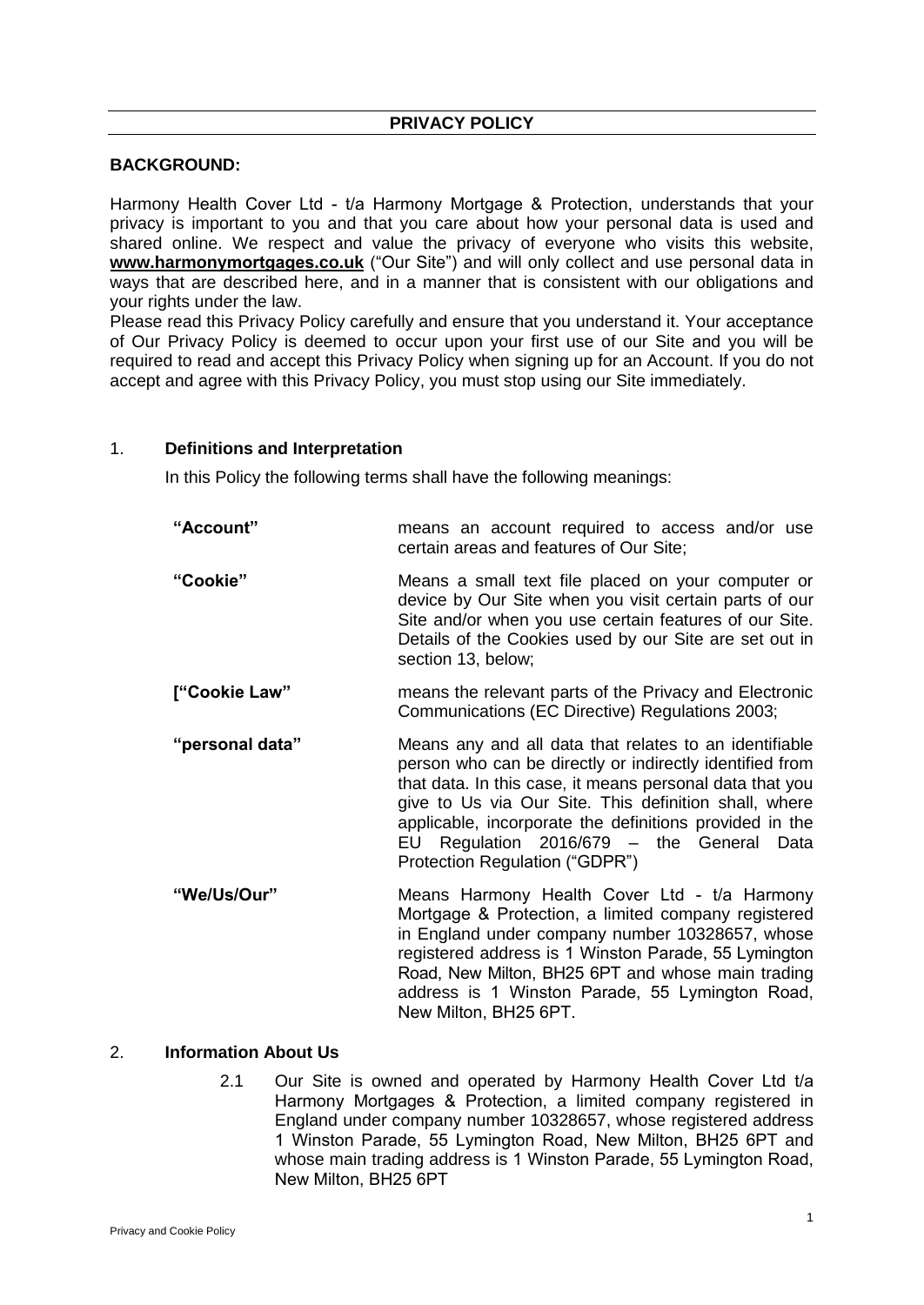- 2.2 Our Data Protection Officer is Scott Harrison, and can be contacted by email at info@harmonymortgages.co.uk, by telephone on 01425 546272, or by post at 1 Winston Parade, 55 Lymington Road, New Milton, BH25 6PT
- 2.3 We are regulated by The Financial conduct Authority, Number 757695

# 3. **What Does This Policy Cover?**

This Privacy Policy applies only to your use of our Site. Our Site may contain links to other websites. Please note that we have no control over how your data is collected, stored, or used by other websites and we advise you to check the privacy policies of any such websites before providing any data to them.

# 4. **Your Rights**

- 4.1 As a data subject, you have the following rights under the GDPR, which this Policy and Our use of personal data have been designed to uphold:
- 4.1.1 The right to be informed about Our collection and use of personal data;
- 4.1.2 The right of access to the personal data We hold about you (see section 12):
- 4.1.3 The right to rectification if any personal data We hold about you is inaccurate or incomplete (please contact Us using the details in section  $(14)$ ;
- 4.1.4 The right to be forgotten  $-$  i.e. the right to ask Us to delete any personal data we hold about you (We only hold your personal data for a limited time, as explained in section 6 but if you would like Us to delete it sooner, please contact Us using the details in section 14);
- 4.1.5 The right to restrict (i.e. prevent) the processing of your personal data;
- 4.1.6 The right to data portability (obtaining a copy of your personal data to re-use with another service or organisation);
- 4.1.7 The right to object to Us using your personal data for particular purposes; and
- 4.1.8 Rights with respect to automated decision making and profiling.
- 4.2 If you have any cause for complaint about our use of your personal data, please contact us using the details provided in section 14 and we will do our best to solve the problem for you. If we are unable to help, you also have the right to lodge a complaint with the UK's supervisory authority, the Information Commissioner's Office.
- 4.3 For further information about your rights, please contact the Information Commissioner's Office or your local Citizens Advice Bureau.

## 5. **What Data Do We Collect?**

Depending upon your use of Our Site, We may collect some or all of the following personal and non-personal data (please also see section 13 on our use of Cookies and similar technologies**.**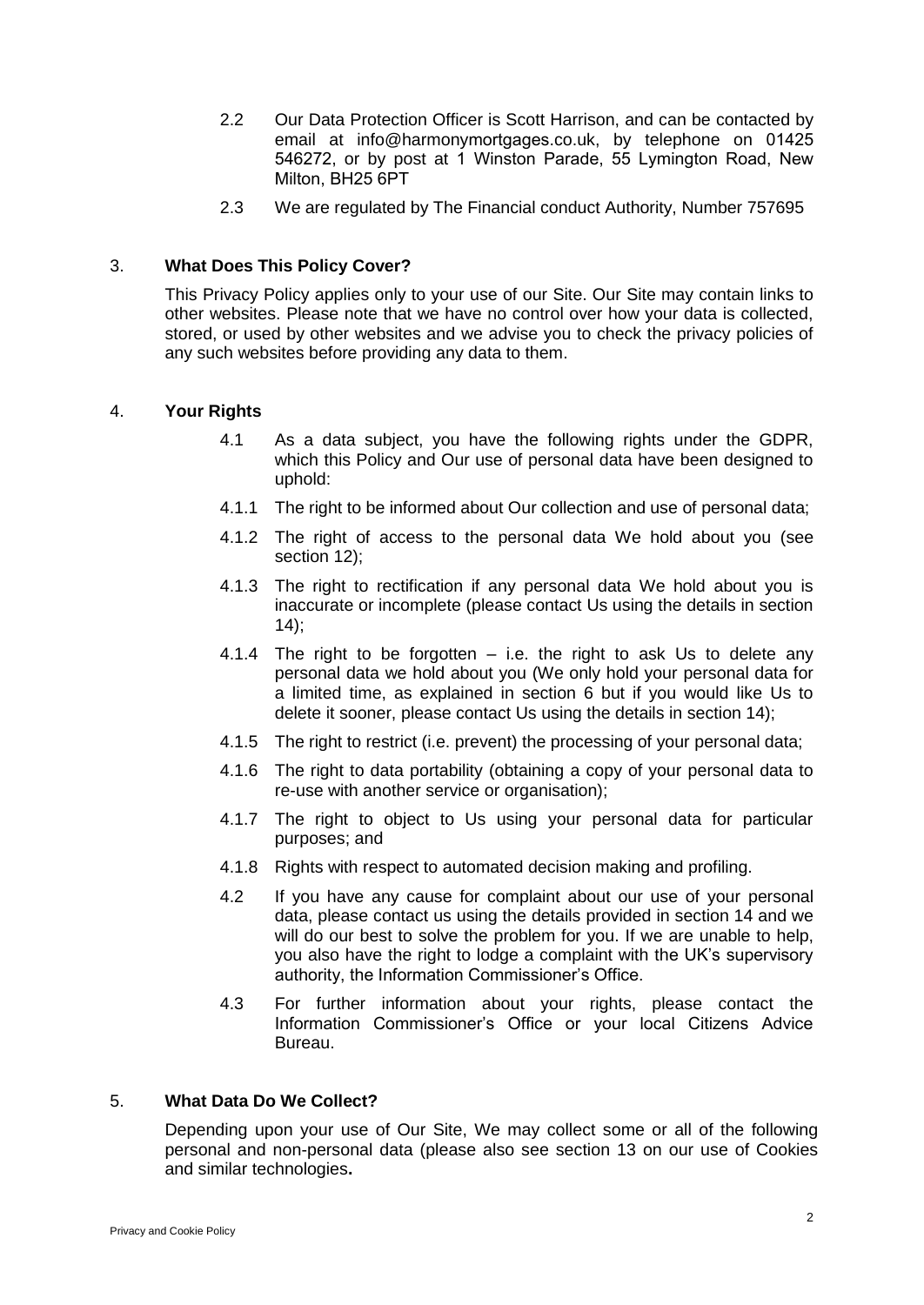- 5.1 name
- 5.2 date of birth
- 5.3 contact information such as email addresses and telephone numbers
- 5.4 demographic information such as post code
- 5.5 IP address
- 5.6 web browser type and version
- 5.7 operating system
- 5.8 a list of URLs starting with a referring site, your activity on Our Site, and the site you exit to;

## 6. **How Do We Use Your Data?**

- 6.1 All personal data is processed and stored securely, for no longer than is necessary in light of the reason(s) for which it was first collected. We will comply with our obligations and safeguard your rights under GDPR at all times. For more details on security see section 7, below.
- 6.2 Our use of your personal data will always have a lawful basis, either because it is necessary for our performance of a contract with you, because you have consented to our use of your personal data (e.g. by subscribing to emails), or because it is in our legitimate interests. Specifically, We may use your data for the following purposes:
	- 6.2.1 Providing and managing your Account
	- 6.2.2 Providing and managing your access to Our Site
	- 6.2.3 Personalising and tailoring your experience on Our Site
	- 6.2.4 Supplying Our products and services to you (please note that We require your personal data in order to enter into a contract with you)
	- 6.2.5 Personalising and tailoring Our products and services for you
	- 6.2.6 Replying to emails from you
	- 6.2.7 Supplying you with emails that you have opted into you may unsubscribe or opt-out at any time by calling us on 01425 546272 or by emailing us at: info@harmonymortgages.co.uk
	- 6.2.8 Market research
	- 6.2.9 Analysing your use of Our Site and gathering feedback to enable us to continually improve Our Site and your user experience.
- 6.3 With your permission and/or where permitted by law, we may also use your data for marketing purposes which may include contacting you by email and/**or** telephone **and/or** text message **and/or** post with information, news and offers on our products **and /or** services. We will not, however, send you any unsolicited marketing or spam and will take all reasonable steps to ensure that We fully protect your rights and comply with Our obligations under GDPR and the Privacy and Electronic Communications (EC Directive) Regulations 2003.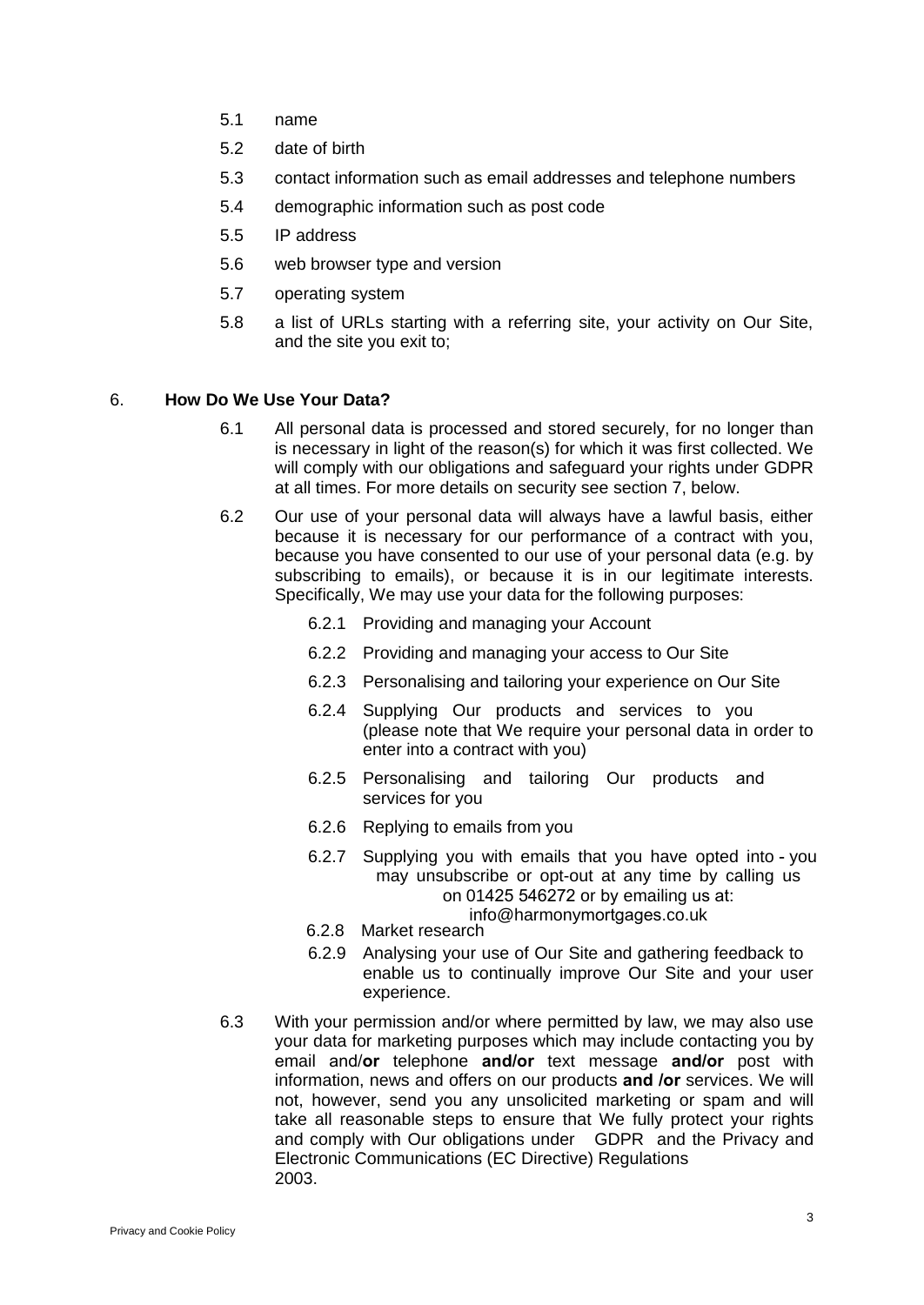- 6.4 You have the right to withdraw your consent to us using your personal data at any time, and to request that we delete it.
- 6.5 We do not keep your personal data for any longer than is necessary in light of the reason(s) for which it was first collected. Data will therefore be retained for the following periods (or its retention will be determined on the following bases):
	- 6.5.1 For existing and previous customers, we will keep your information indefinitely; this is due to the fact that we hold a vested interest and would use this information to manage and deal with your account for routine checks and any possible complaints that may arise.
	- 6.5.2 If you do not become a customer than we will store your informatio0n for no longer than 12 months.

## 7. **How and Where Do We Store Your Data?**

- 7.1 We only keep your personal data for as long as we need to in order to use it as described above in section 6, and/or for as long as We have your permission to keep it.
- 7.2 Your data will only be stored in Europe.
- 7.3 Data security is very important to us, and to protect your data we have taken suitable measures to safeguard and secure data collected through Our Site.
- 7.4 Steps We take to secure and protect your data include:
	- 7.4.1 HTTPS Security on your website
	- 7.4.2 Wordfence Software
	- 7.4.3 CP Mail Scan.
	- 7.4.4 AFD Firewall Software

#### 8. **Do We Share Your Data?**

- 8.1 Subject to section 8.2, we will not share any of your data with any third parties for any purposes other than for the purpose of sourcing and providing you with insurance at your request.
- 8.2 In certain circumstances, we may be legally required to share certain data held by us, which may include your personal data, for example, where we are involved in legal proceedings, where We are complying with legal obligations, a court order, or a governmental authority.
- 8.3 We may compile statistics about the use of Our Site including data on traffic, usage patterns, user numbers, sales, and other information. All such data will be anonymised and will not include any personally identifying data, or any anonymised data that can be combined with other data and used to identify you. We may from time to time share such data with third parties such as prospective investors, affiliates, partners, and advertisers. Data will only be shared and used within the bounds of the law.
- 8.4 In certain circumstances, we may be legally required to share certain data held by us, which may include your personal data, for example, where we are involved in legal proceedings, where We are complying with legal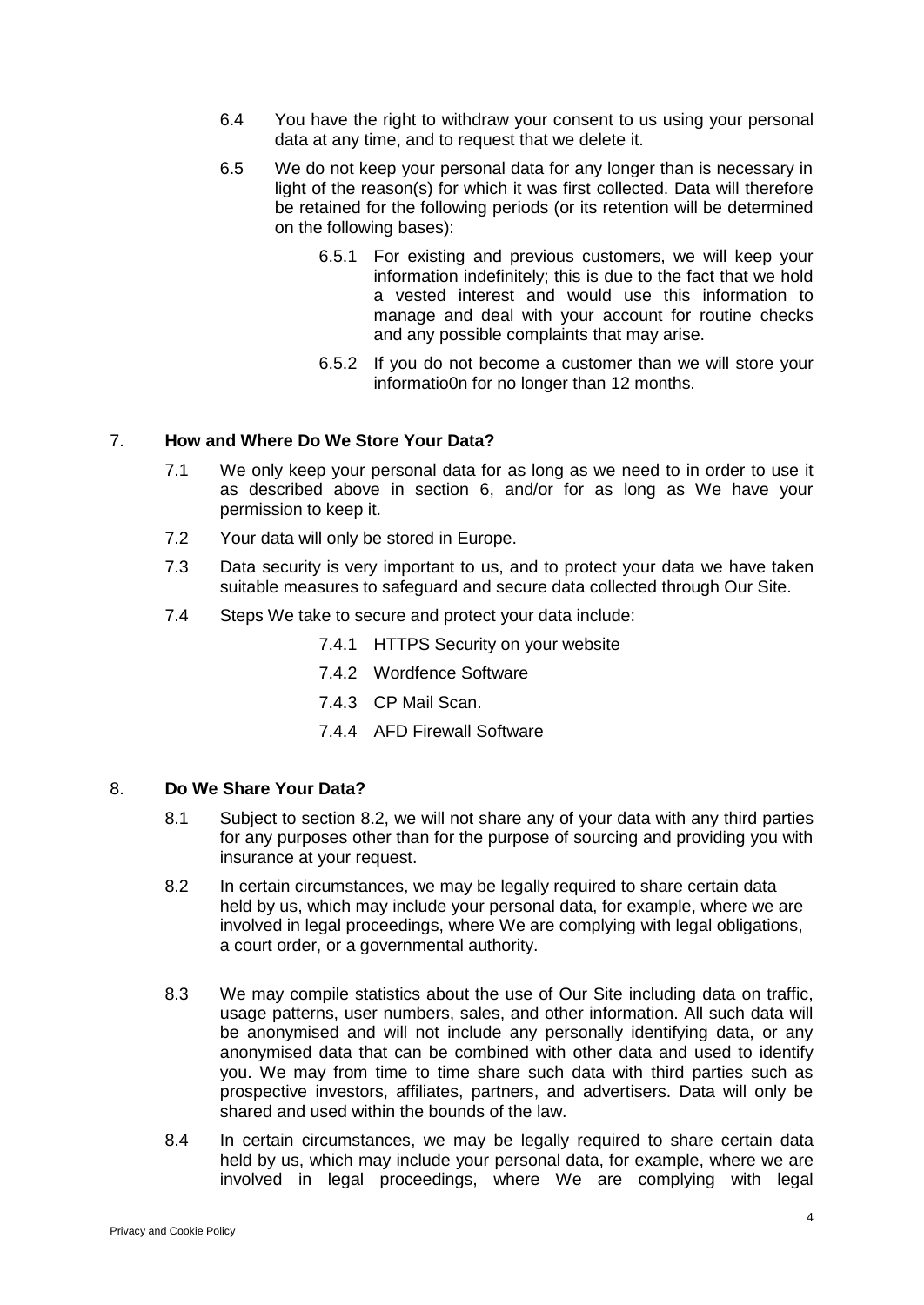requirements, a court order, or a governmental authority.

### 9. **What Happens If Our Business Changes Hands?**

- 9.1 We may, from time to time, expand or reduce our business and this may involve the sale and/or the transfer of control of all or part of Our business. Any personal data that you have provided will, where it is relevant to any part of Our business that is being transferred, be transferred along with that part and the new owner or newly controlling party will, under the terms of this Privacy Policy, be permitted to use that data only for the same purposes for which it was originally collected by Us.
- 9.2 In the event that any of your data is to be transferred in such a manner, you will **not** be contacted in advance and informed of the changes. When contacted you will not, however, be given the choice to have your data deleted or withheld from the new owner or controller.

### 10. **How Can You Control Your Data?**

- 10.1 In addition to your rights under the GDPR, set out in section 4, when **OR** When you submit personal data via Our Site, you may be given options to restrict our use of your data. In particular, We aim to give you strong controls on Our use of your data for direct marketing purposes (including the ability to opt-out of receiving emails from Us which you may do by unsubscribing using the links provided in Our emails and at the point of providing your details and by managing your Account.
- 10.2 You may also wish to sign up to one or more of the preference services operating in the UK: The Telephone Preference Service ("the TPS"), the Corporate Telephone Preference Service ("the CTPS"), and the Mailing Preference Service ("the MPS"). These may help to prevent you receiving unsolicited marketing. Please note, however, that these services will not prevent you from receiving marketing communications that you have consented to receiving.

## 11. **Your Right to Withhold Information**

- 11.1 You may access certain areas of our Site without providing any data at all. However, to use all features and functions available on our Site you may be required to submit or allow for the collection of certain data.
- 11.2 You may restrict our use of Cookies. For more information, see section 13

## 12. **How Can You Access Your Data?**

You have the right to ask for a copy of any of your personal data held by us (where such data is held). Under the GDPR, no fee is payable and we will provide any and all information in response to your request free of charge. Please contact us for more details at info@harmonymortgages.co.uk, or using the contact details below in section 14.

#### 13. **Our Use of Cookies**

13.1 Our Site may place and access certain first party Cookies on your computer or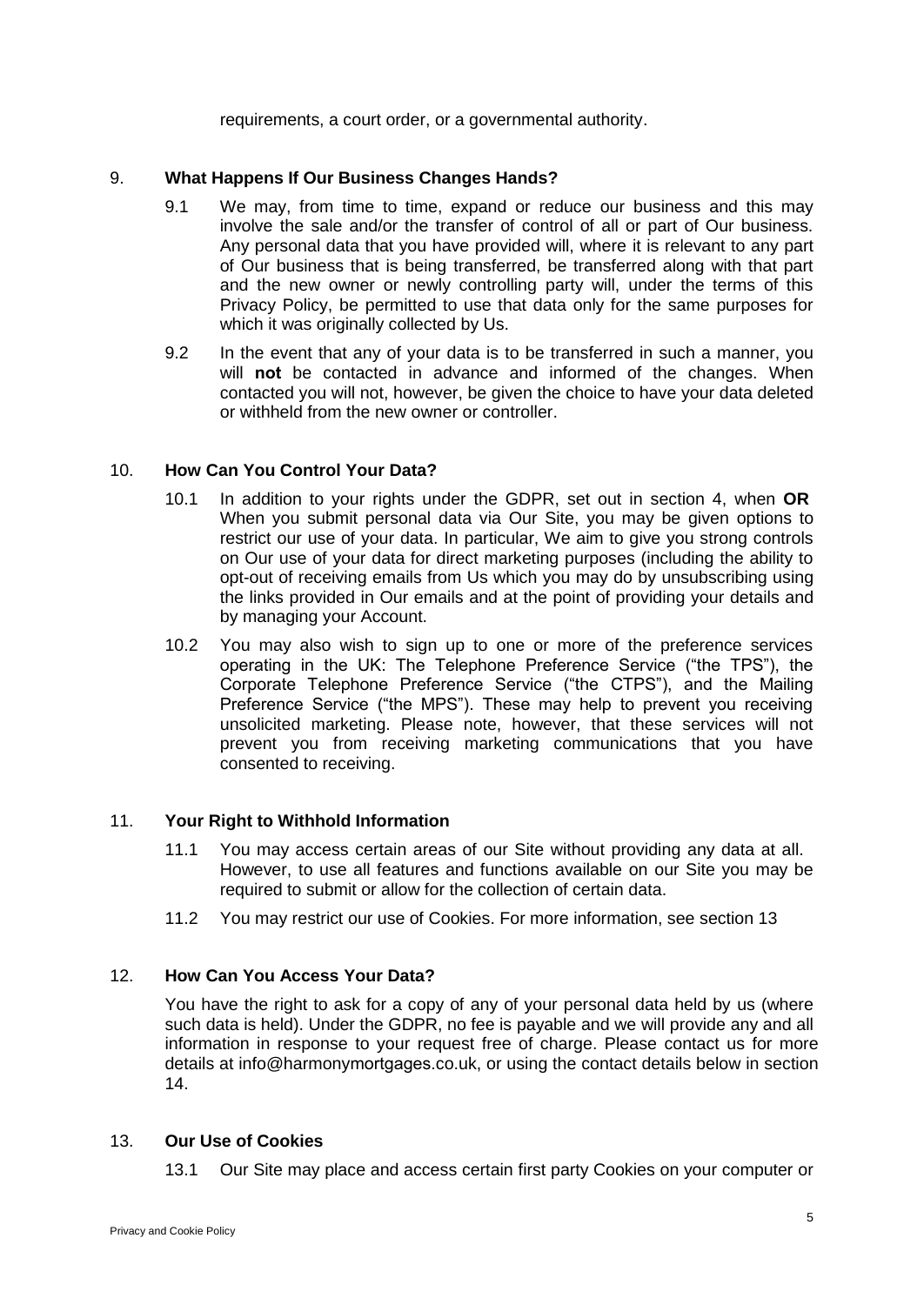device. First party Cookies are those placed directly by us and are used only by us. We use Cookies to facilitate and improve your experience of Our Site and to provide and improve our products **and/or** services. We have carefully chosen these Cookies and have taken steps to ensure that your privacy and personal data is protected and respected at all times.

- 13.2 All Cookies used by and on Our Site are used in accordance with current Cookie Law.
- 13.3 Before Cookies are placed on your computer or device, you will be shown a prompt requesting your consent to set those Cookies. By giving your consent to the placing of Cookies you are enabling us to provide the best possible experience and service to you. You may, if you wish, deny consent to the placing of Cookies; however certain features of Our Site may not function fully or as intended. **[**You will be given the opportunity to allow only first party Cookies and block third party Cookies.
- 13.4 Certain features of Our Site depend on Cookies to function. Cookie Law deems these Cookies to be "strictly necessary". These Cookies are shown below in section 13.5. Your consent will not be sought to place these Cookies, but it is still important that you are aware of them. You may still block these Cookies by changing your internet browser's settings as detailed below in section 13.9, but please be aware that Our Site may not work properly if you do so. We have taken great care to ensure that your privacy is not at risk by allowing them.
- 13.5 The following first party Cookies may be placed on your computer or device:

| <b>Name of Cookie</b> | <b>Purpose</b> | <b>Strictly Necessary</b> |
|-----------------------|----------------|---------------------------|
| N/A                   | N/A            | N/A                       |

- 13.6 Our Site uses analytics services provided by Google. Website analytics refers to a set of tools used to collect and analyse anonymous usage information, enabling us to better understand how Our Site is used. This, in turn, enables us to improve our Site and the products **and/or** services offered through it. You do not have to allow Us to use these Cookies, however whilst our use of them does not pose any risk to your privacy or your safe use of Our Site, it does enable Us to continually improve our Site, making it a better and more useful experience for you.
- 13.7 The analytics service(s) used by Our Site use(s) Cookies to gather the required information.
- 13.8 The analytics service(s) used by our Site use(s) the following Cookies:

| <b>Name of Cookie</b> | <b>First / Third</b><br>Party | <b>Provider</b> | <b>Purpose</b>           |
|-----------------------|-------------------------------|-----------------|--------------------------|
| $1P$ JAR              | 3rd party                     | Google          | <b>Website Analytics</b> |
| <b>APISID</b>         | 3rd party                     | Google          | <b>Website Analytics</b> |
| <b>CONSENT</b>        | 3rd party                     | Google          | <b>Website Analytics</b> |
| <b>HSID</b>           | 3rd party                     | Google          | <b>Website Analytics</b> |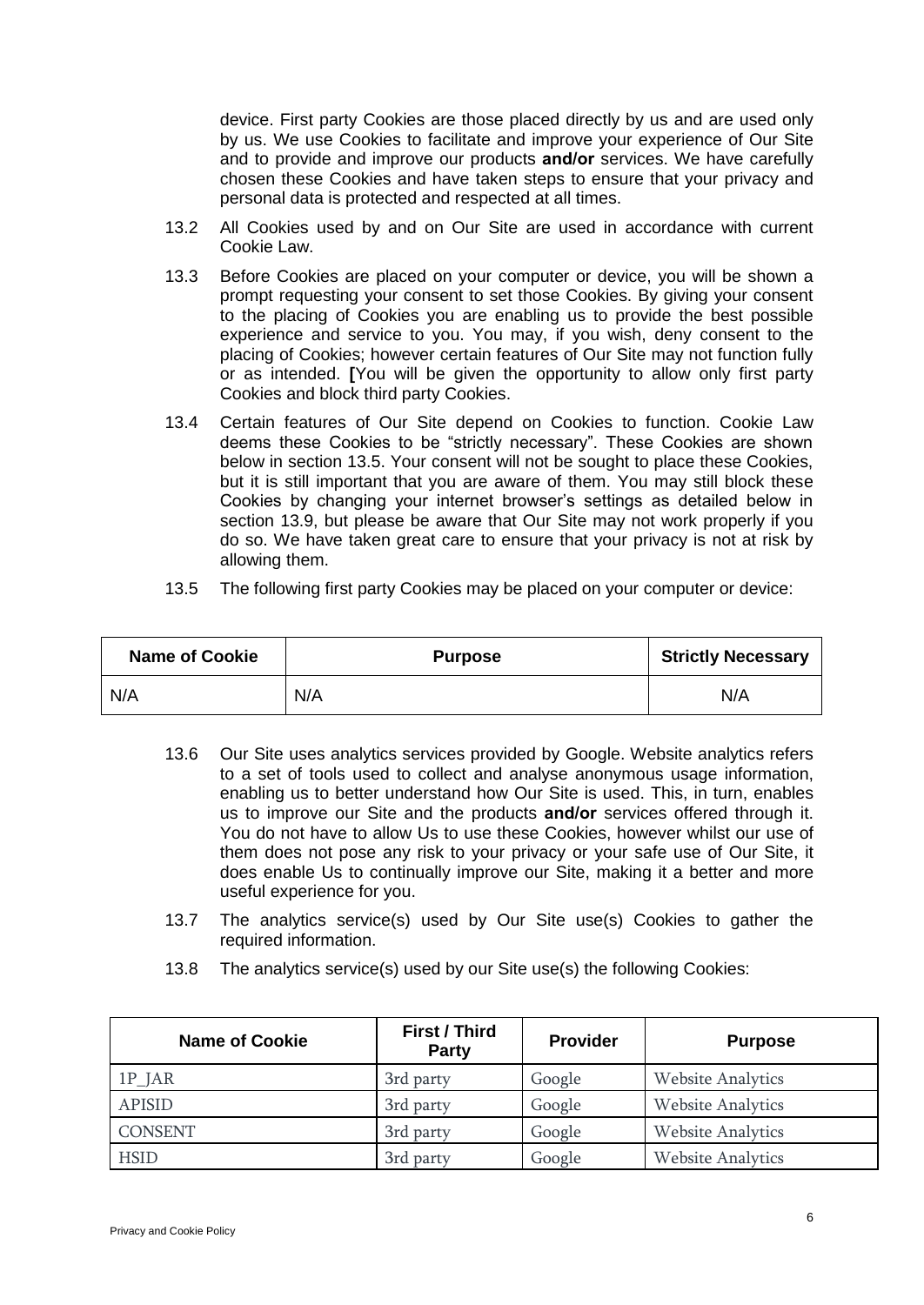| <b>NID</b>          | 3rd party | Google | <b>Website Analytics</b> |
|---------------------|-----------|--------|--------------------------|
| <b>SAPISID</b>      | 3rd party | Google | <b>Website Analytics</b> |
| <b>SID</b>          | 3rd party | Google | <b>Website Analytics</b> |
| <b>SIDCC</b>        | 3rd party | Google | <b>Website Analytics</b> |
| <b>SSID</b>         | 3rd party | Google | <b>Website Analytics</b> |
| $g_a$               | 3rd party | Google | <b>Website Analytics</b> |
| $g_a$               | 3rd party | Google | <b>Website Analytics</b> |
| gid                 | 3rd party | Google | <b>Website Analytics</b> |
| _gid                | 3rd party | Google | <b>Website Analytics</b> |
| _hjIncludedInSample | 3rd party | Google | <b>Website Analytics</b> |
| cookiescriptaccept  | 3rd party | Hotjar | Visitor Heatmaps         |

- 13.9 In addition to the controls that We provide, you can choose to enable or disable Cookies in your internet browser. Most internet browsers also enable you to choose whether you wish to disable all cookies or only third party cookies. By default, most internet browsers accept Cookies but this can be changed. For further details, please consult the help menu in your internet browser or the documentation that came with your device.
- 13.10 You can choose to delete Cookies on your computer or device at any time, however you may lose any information that enables you to access Our Site more quickly and efficiently including, but not limited to, login and personalisation settings.
- 13.11 It is recommended that you keep your internet browser and operating system up-to-date and that you consult the help and guidance provided by the developer of your internet browser and manufacturer of your computer or device if you are unsure about adjusting your privacy settings.

## **OR**

Our Site may place and access certain first party Cookies on your computer or device. First party Cookies are those placed directly by us and are used only by us. We use Cookies to facilitate and improve your experience of Our Site and to provide and improve our products **and/or** services. In addition, Our Site uses analytics services provided by Google, which also use Cookies. Website analytics refers to a set of tools used to collect and analyse usage statistics, enabling us to better understand how people use Our Site.

## 14. **Contacting Us**

If you have any questions about Our Site or this Privacy Policy, please contact us by email at info@harmonymortgages.co.uk, by telephone on 01425 546272, or by post at 1 Winston Parade, 55 Lymington Road, New Milton, BH25 6PT Please ensure that your query is clear, particularly if it is a request for information about the data We hold about you (as under section 12, above).

## 15. **Changes to Our Privacy Policy**

We may change this Privacy Policy from time to time (for example, if the law changes). Any changes will be immediately posted on our Site and you will be